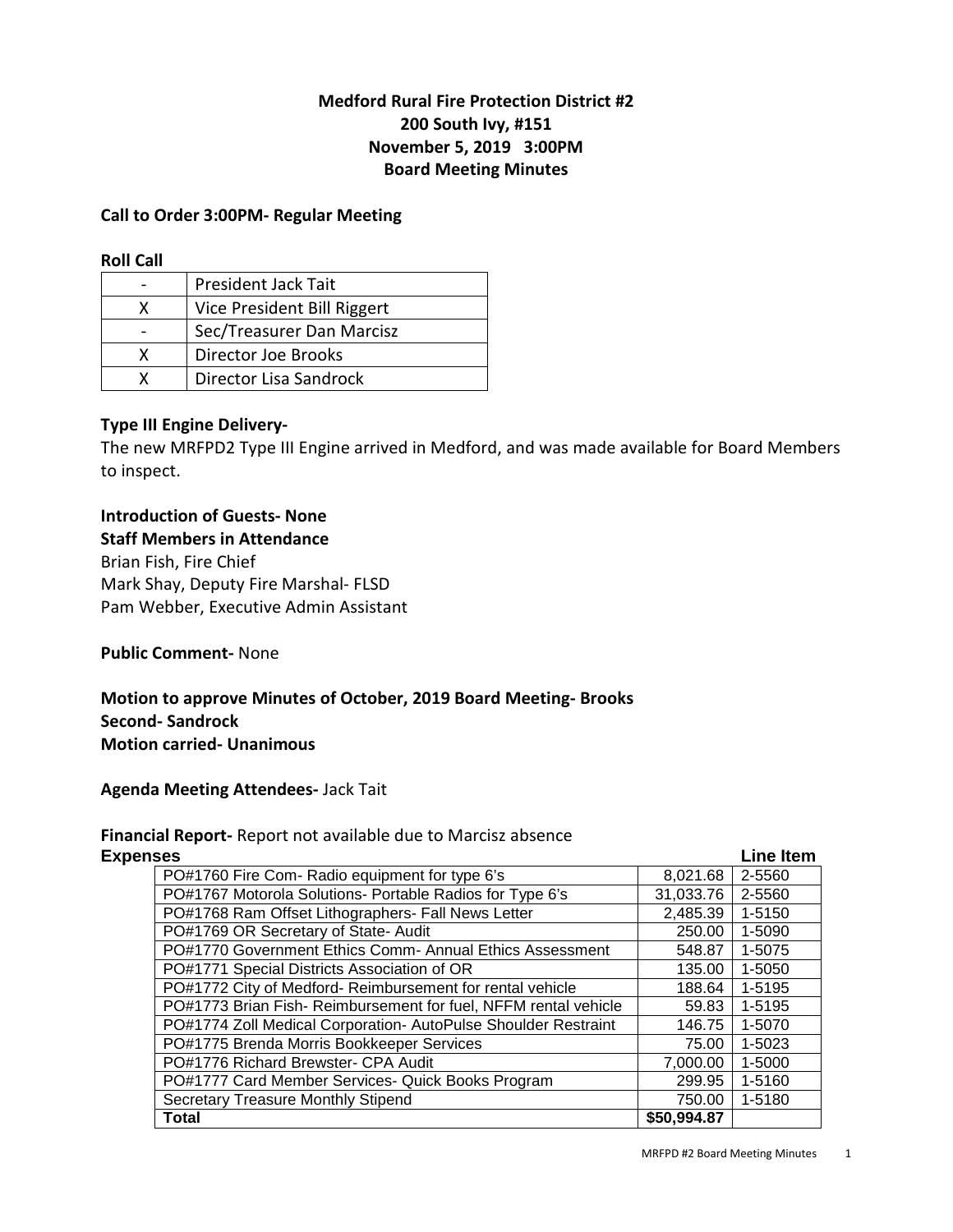# Financial Report continued from page 1 **Tax Receipts as of 10/4/19 \$4,238.72 into the 5942 Pool Account**

**Motion to pay expenses in the total amount of \$50,994.87-Sandrock Second- Brooks Motion carried- Unanimous** 

## **Correspondence- None**

#### **New Business**

The new rosters with Lisa Sandrock's information were distributed.

## **Old Business**

**Policy Manual-** This item was tabled until the next meeting when Marcisz and Tait are present.

Status of MFR Employees serving on the District Board of Directors Terms of Office Fiscal Policy Stipend Policy Update

#### **Staff Report**

#### New Firewise Community, Sun Ridge Estates- Shay

On October 31<sup>st</sup> the Sun Ridge Estates Community became a Firewise Community; the second neighborhood established by MFR and the first in the Fire District. This means that the neighbors are advised on how to mitigate hazards and work together, as well as individually prepare their property. By becoming a Firewise Community, the citizens have the ability to apply for grants associated with Firewise measures. There is one local insurance company that recognizes this program and offers a discount on fire home owners insurance coverage as a result of Firewise designation.

## ORSC R327.4 Wildfire Hazard Mitigation Construction Requirements Update- Shay

This is the Building Code adopted by the City of Medford following a long process of educating and getting local builders on board. FM Kleinberg's next step is to have the code adopted by Jackson County.

#### Wood Shake Roofs and Planning Vegetation Ordinance Update- Shay

City Council requested a study session on wood shake roofs. Kleinberg will offer three options to the Council that will include:

- Do nothing
- Prepare ordinance to require a minimum of Class A or Class B (Metal/Composition/treated shingles)
- Develop an ordinance that bans all wood shake and shingle roofs

## Community Planning Assistance for Wildfire (CPAW) Grant Update- Shay

MFR applied for this non-monetary and non-matching grant that provides Federal CPAW assistance to evaluate and offer suggestions to improve the wildfire risk. The City of Ashland and Bend have each been awarded the grant. There is only one community selected each year.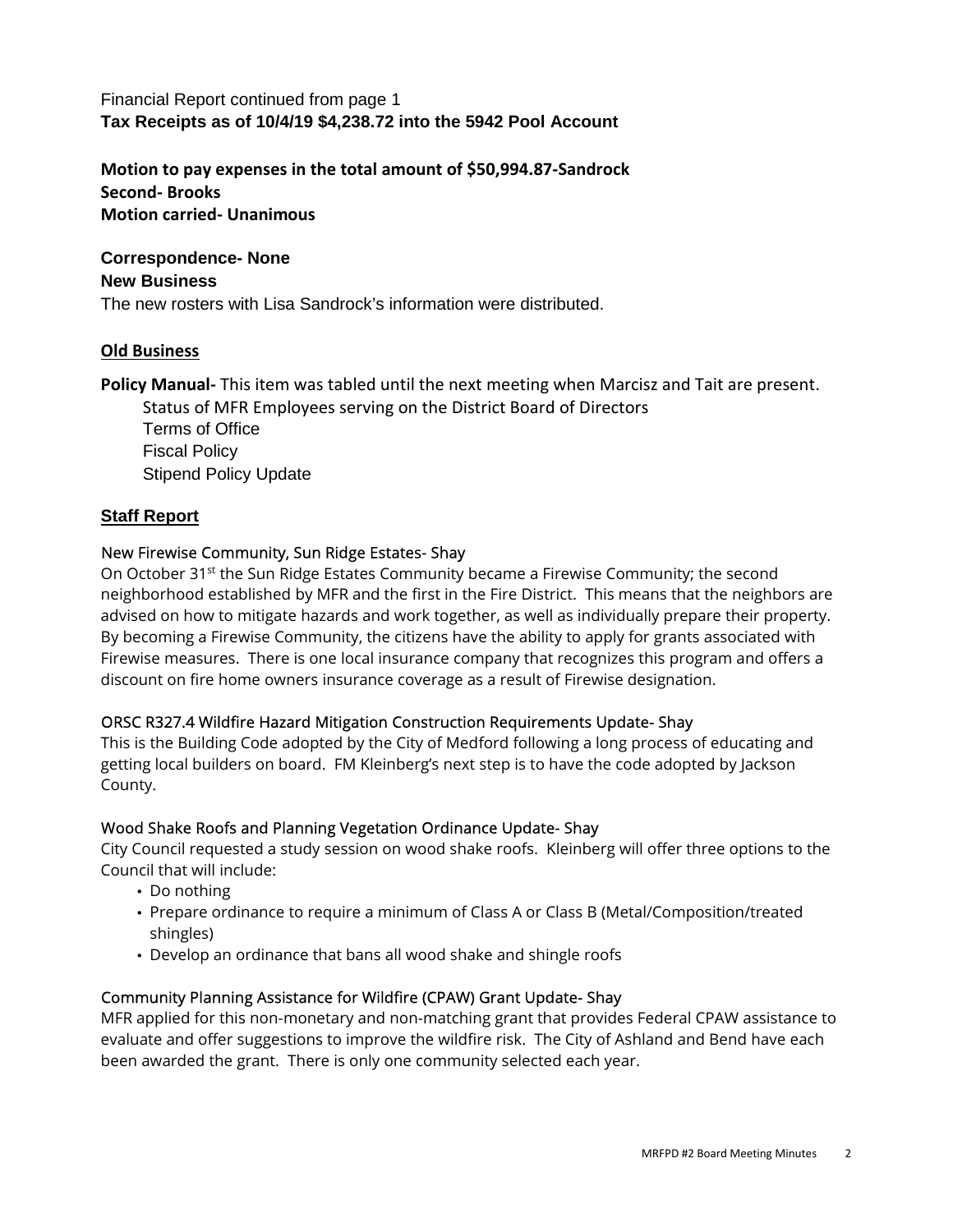Kleinberg is also working on an efforts to prohibit highly flammable plants, amend current code to require two access points for emergency evacuation and require the utilization of building products that are flame/ember resistant.

## WUI Assessments/Evaluations Update- Shay

Shay noted that the evaluations were down in number while he is focusing on the CPAW Grant and FireWise Community.

# Update on burning of hemp/marijuana- Shay

MFR has received numerous complaints and concerns from citizens regarding marijuana farmers who are burning the plants after harvest. The District burn window closed on October 31st. Hemp byproduct is legal to burn during burning season and it is illegal to burn Marijuana anytime.

# Hemp Farm Challenges- Kleinberg

FLSD has worked closely by educating and issuing a notice of violation to a farm located on Coal Mine Road. FLSD found workers illegally occupying greenhouses with tents inside. A follow-up visit was made and now Jackson County is addressing county violations.

# National Fallen Firefighter Memorial (NFFM)- Chief

Chief reported on the National Fallen Firefighter Memorial that he attended in October. Chief McGowan also attended and assisted with accompanying the Burns family for several NFFM events including the formal ceremony on Sunday. Two members of the MFR Pipes and Drums, and two members of the Local 824 FF Union also attended. The family was very appreciative of the department support. Chief thanked the Board for their support for a  $2<sup>nd</sup>$  vehicle to transport family members.

# Type III Report- Chief

Once Keylock returns, the inspections and testing and installation of equipment will take place. Brooks requested that the engine is labeled with "Purchased by MRFPD2"

# Griphoist Rescue Report- Chief

Chief reported on a rescue utilizing the recently District purchased Grip Hoist device. This is a tool that was requested to enhance our rescue options and it was very useful for a recent response to a rollover vehicle accident.

# Fire Chief Recruitment- Chief

Chief Eric Thompson was hired by the City of Medford. He will arrive in December to complete his move. His first day of work is January 2, 2020. Chief Fish will remain with the department to help the new Chief become acquainted and help him settle in. We anticipate that Chief Thompson will attend the January 8, 2020 District meeting. Riggert expressed that he regrets to see the Chief leave and that he appreciates the work that Chief Fish has done to make the transition smooth and successful.

# Firefighter Recruitment- Chief

As a result of the FF recruitment process, five candidates were contacted for preliminary background checks. Chief Fish will make job offers to three firefighters and possibly four, if he is approved to overhire in anticipation of the next retirement. There will be a joint training academy with JCFD3. Chief went on to explain the process to fill the vacant Battalion Chief position.

# Activity Reports- Chief

Emailed to Board Members. No questions.